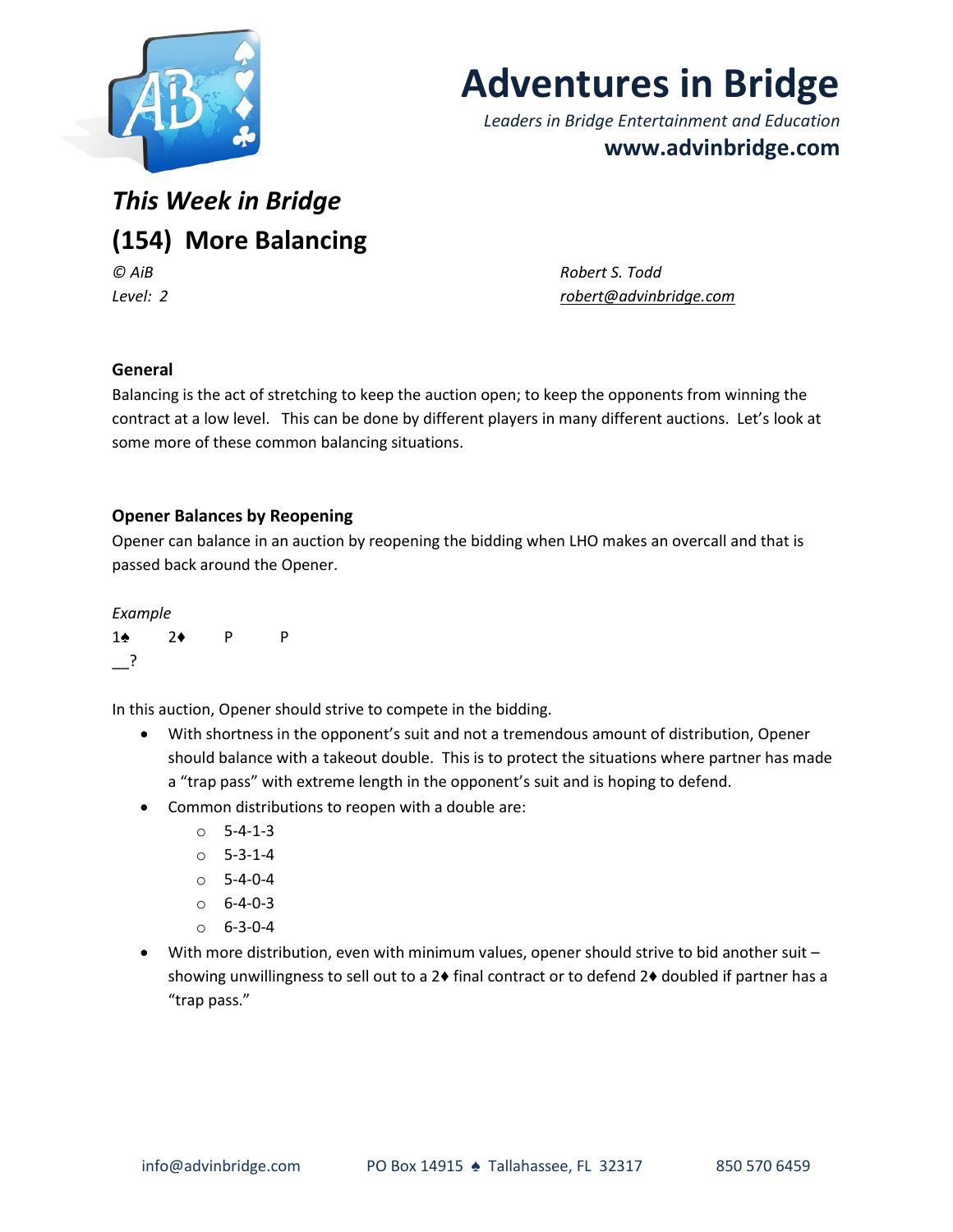

# **Responder Balances**

The Responder often is in the balancing seat when the opponents have found a fit at a low level and Opener has passed.

*Example*

1♥ 1♠ X 2♠ P P \_\_?

When the opponents have found a fit at a low level, then in the balancing seat you should strive to compete in the bidding with any excuse at all. With any extra values, more than about 8 points, you should strive to not sell out to 2♠. With 2-2-5/4 shape you can stretch to make a second double and see what partner does.

Responder can also balance with 2NT to show both of the unbid suits, commonly both minors, without having shown other values.

*Example*



2NT in this auction is just a desire to compete in the bidding, showing the other two suits – both minors.

# **Other Balancing**

Balancing can be done by an Interferer as well, especially when the other side has found a fit at a low level. A common balancing position is to make an overcall, have LHO raise Opener's suit, and then have that fit passed back around to us.

*Example*

1♠ 2♦ 2♠ P P \_\_?

In this position the Interferer can stretch (balance) to:

- Rebid a good 6-card  $\triangle$  suit.
- **•** Reopen with a takeout double with 4-5 or 4-6 distribution with 4-card  $\blacktriangledown$  and longer  $\blacklozenge$ .
- Bid 2NT with both minors, usually 6♦ and 4♣.
- Make other natural bids with more distribution.